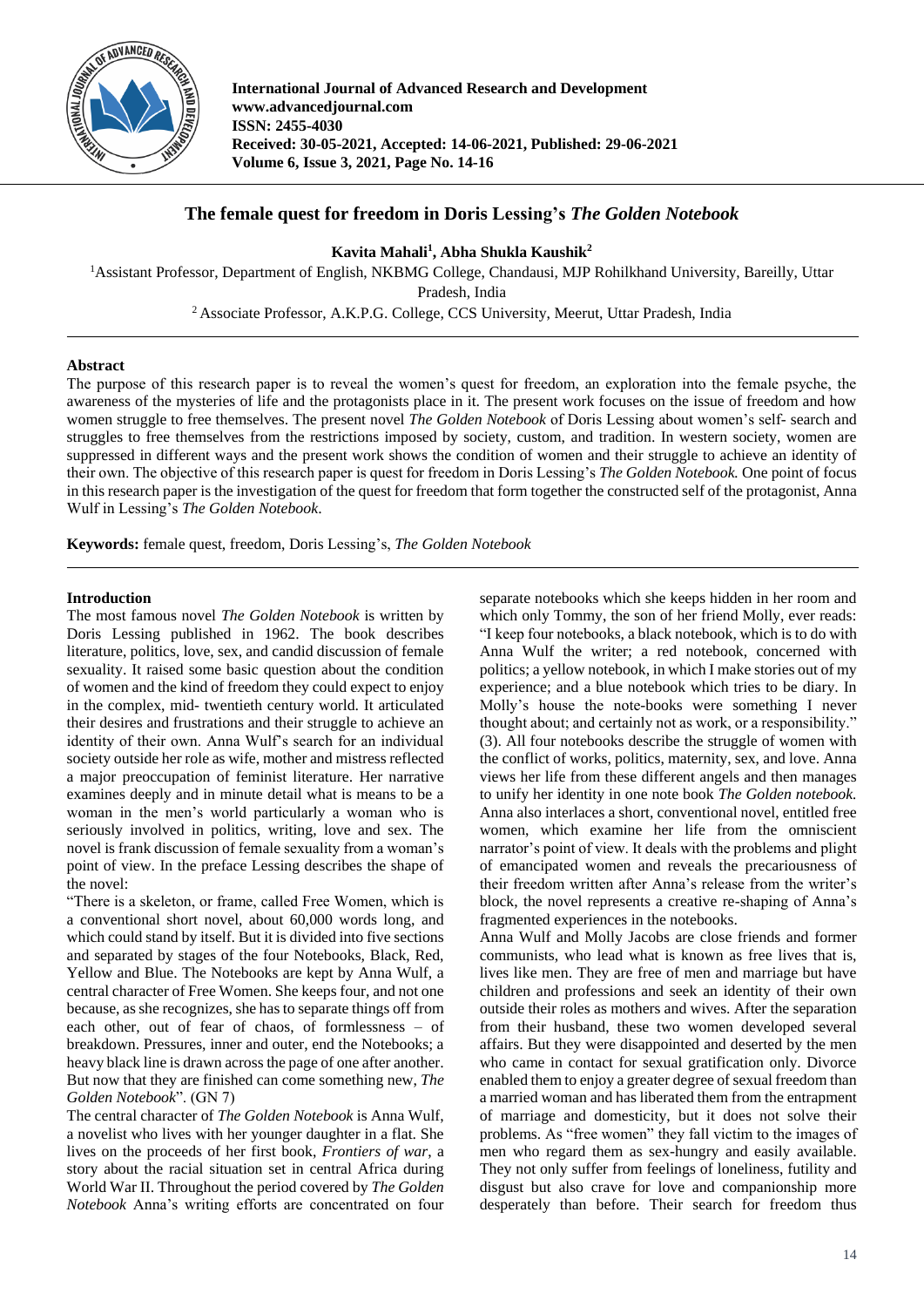renders them "fragmented and helpless creatures, still locked into dependency upon me" (GN 23). With the realization of their failures in love and of politics and the fact that complete emancipation-the question of leading lives like men-is an illusion, Molly decides to marry again while Anna takes up a job in a marriage welfare centre and joins the Labour party. Anna and Molly, both separated from their husbands, one lived together in Molly's house, providing security, support and company to each other without encroaching upon each other's privacy. But after her involvement with Michael, Anna moved out to a separate flat. This, however, caused no ill feeling between them. They have remained as close as ever, participating in each other's life, adventures and needs. They are called "free women" since they "lead what is known as free lives, that is, lives like men". (59) Despite their emancipated status they are defined by people in terms of their relationships with men. But they know that they are not as free as men: Despite their emancipated status they are defined by people in terms of their relationships with men. But they know that they are not as free as men: we aren't the same, Molly says, they are aware of the irreducible differences between the genders. As Anna says:

"Men. Women. Bound. Free. Good. Bad. Yes. No. Capitalism. Socialism Sex. Love". (59)

Both Anna and Molly are self-reliant women who repudiate conventions to seek their individual identities in a male dominated world. They have 'always refused to live by the book and the rule' (32). They are not averse to marriage and motherhood. But none of them was 'prepared to get married simply to give their children fathers.' (32) They left their husbands and broke their respective marriages which had proved to constricting to them and a terrible hindrance to their independent way of life. They sought an identity their own outside marriage and family. Both of them enjoy a measure of financial independence and try to combine two equally demanding rules careers and motherhood. Both of them developed several love affairs after their separation from their husbands; but these affairs invariably ended either in a humiliating dependence on the men they loved or in a disappointing failure. The men they fall in love with ultimately turned and to be either bullies or betrayers who sought only sexual pleasure from them. In the novel, Lessing's free women'-Anna and Molly-who have been able to live "free" of men and marriage, are engaged in a 'what's-wrong-with-men session.' (62) They discuss their failures in love, their problems as single women with children to raise and their disappointment as former communist. After her divorce, Anna had done a lot of complicated living, developed several affairs with men, and enjoyed more sexual freedom than married women. Yet, she realizes that complete emancipation the question of living like men-is impossible to achieve. For, whenever she enters a sexual relationship as freely as a man, she ends it in an embarrassing dependence. Her search for freedom has left her, like Molly, 'insecure and uprooted'. (30) Though divorce has liberated them from the shackles of an unhappy relationship, it does not solve their problems. As 'free women' they fall victims to men's sexist assumptions and their stereotyped images of women which define them primarily in terms of their sexual attraction or usefulness. They are usually regarded as sex hungry and easily available by men, who find them much more exciting than their dull,

dreary and domesticated wives. As Anna says:

"Now we free women know that the moment the wives of our men friends go into the nursing home, dear Tom, Dick and Harry come straight over, they always want to sleep with one of their wives' friends. God knows why, a fascinating psychological fact among so many, but it is a fact". (45)

Anna's bitter words reveal that the freedom, which women like her claim to enjoy, is more a constriction than an advantage. Their search for a separate identity outside marriage has turned them into unhappy, lonely and helpless creatures that, paradoxically, hanker after love and companionship more desperately than before. The knowledge of this dependence upon men makes Anna admit to Richard's wife Marion, who is envious of her freedom "live as you like … Do as you like… I'm not free … I'd like to be married. I don't like living like this" (251). This note of disillusionment and betrayal is also echoed by Molly. During a crisis in her personal life, when her blind son Tommy virtually turns her into a prisoner in her own house, She says despairingly to Anna:

"The generation after us are going to take one look at us, and get married at eighteen, forbid divorces, and go in for strict moral codes … because

the chaos otherwise is just too terrifying" (448).

Anna openly admits their failure in love: "it's possible we made a mistake; (66) As "free women" they are supposed to be strong-minded, to be able to overcome the shock of broken marriages and betrayals of men. But three years after "Michael's departure, she cannot forget him: 'I don't I've really got over Michael'. (66) The shadow of Michael has lengthened with every passing day and influenced her for relationship with other men. Throughout The novel, Lessing describes men who believe in marriage but practice an amazing degree of dishonesty and deception which they neither admit nor talk about frankly. Through the story of Richard and Marion, she exposes the hypocrisy, insensitivity and treachery of men, who are mostly opportunistic and exploitative in nature, and their indifferent attitude to their wives, desires and needs. After his separation from Molly, Richard married Marion, a tender and vivacious girl. But he started sleeping around after their marriage. As Molly says: "Richard was faithful to Marion just as long as most men are, that is, until she went into the nursing home for her first baby". (45)

Lessing shows women suffering in marriage and then deciding to come out of the stifling bondage by opting for divorce. Martha, Molly and Anna all leave their husbands or break the marriage which does not allow them to be free and to live life in their own way. Lessing depict that though divorce frees from them from the agony and suffering of an unhappy or unjust relationship still it does not solve the problems and women have to continue to struggle and suffer on various levels-economic, emotional and psychological. As such the question arise: does a sexist society easily accept a woman's freedom? Does a woman find real happiness in her new role as divorce? Does she really become free after divorce?

Anna and Molly repudiate conventions to seek their own